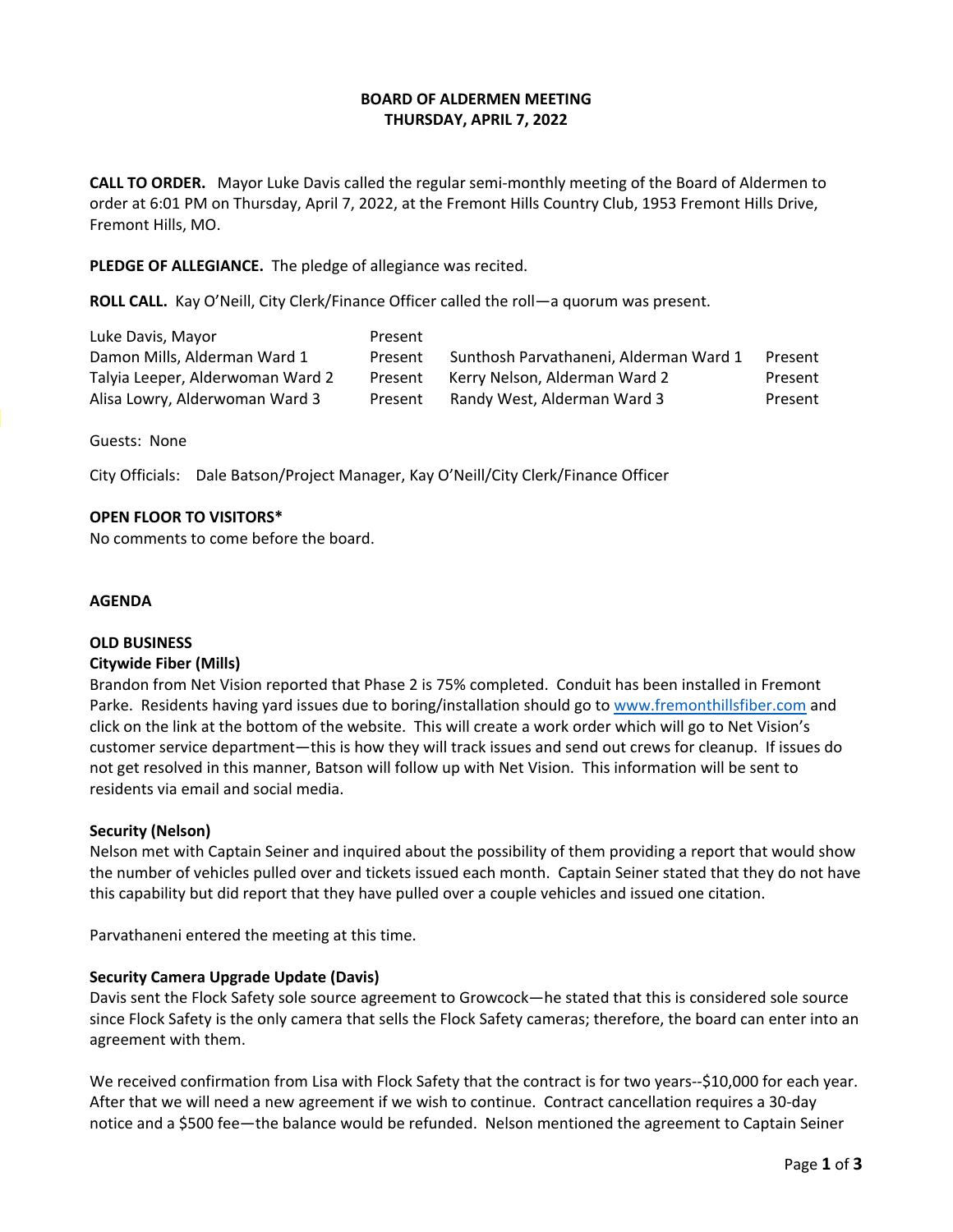who said that the Christian County Sheriff's Department would participate if we contracted with Flock Safety. Lisa informed us that the Cassidy guardhouse is too far outside the boundary by five feet, so that camera will need to be mounted on a pole. Batson will work with Flock Safety to determine the best locations for the poles. The board has approved moving forward, but there may be concern that we are spending money on something that might not be necessary. Nelson stated that the number one issue on the survey we conducted was safety—he feels this is a benefit for everyone. Lowry feels this is justifiable since we are going to see more traffic with 4x4 Brewing and the sidewalks going in on Fremont Road. Nelson will work on finding money from other areas in the budget since we do not have enough budgeted for new flock cameras.

## **CWERG Engineering Update (Batson)**

GRE submitted the facility plan to MoDNR. MoDNR is requesting more information on the grant funding possibilities that we had discussed. We have not yet received our final payment for the grant.

## **Winged Foot/Rolling Hills Drive Stormwater Project (Batson)**

The map/plan for the Winged Foot stormwater project was made a part of the board packet. The project should be completed by Monday, and we should not have any further pooling issues. A natural-looking rock channel was installed, and K & B did a great job working around flowers, etc.

## **NEW BUSINESS**

## **Snow Removal Contract (O'Neill)**

The 2019 snow removal contract and proposed extension letter were made a part of the board packet. We budgeted \$11,000 for snow removal for 2022, and we have spent 73% of that already. Scapes has focused on making sure residents are able to get out of the city during heavy snowfalls. Lowry stated that we put a lot of money into keeping our streets nice; therefore, we need to be budget conscious but look at budgeting more for snow removal. Batson stated that Scapes will follow any specific guidelines we give them and dedicate as much time as requested. Batson recommends we add more money to the budget, approve the extension, and rewrite the specs in the fall to accommodate these needs. A motion to extend the snow removal contract for another year upon Jon Hilton's agreement to the terms, conditions, and rates stated in the 2019 contract was made by Leeper, with Parvathaneni seconding the motion. The motion was unanimously approved.

## **Community Shred Event (O'Neill)**

A list of shredding companies and shred service pricing was made a part of the board packet. The 2016 shredding event was well received, and there have been inquiries from residents about holding another event. A motion to move forward with holding a shred event was made by West, with Lowry seconding the motion. Lowry, Mills, and West voted aye; Parvathaneni and Nelson voted nay; Leeper abstained—motion fails.

#### **REPORTS FROM COMMITTEES**

**Planning and Zoning** Nothing to report.

**Treatment Plant** No reports.

#### **Streets**

## **City Signs (Batson)**

Three new sign samples from Signature Streetscapes were made a part of the board packet. We budgeted \$3,000 for signs for this year—the cost is \$4,700 to have one sign at three locations. Additional signs could be added with next year's budget if desired. The Beautification Committee liked all the designs and liked the idea of having seasonal signs. Lowry recommends that we determine how we want to utilize the ARPA money. She suggests we take this to the Beautification Committee and have their recommendation at the next meeting.